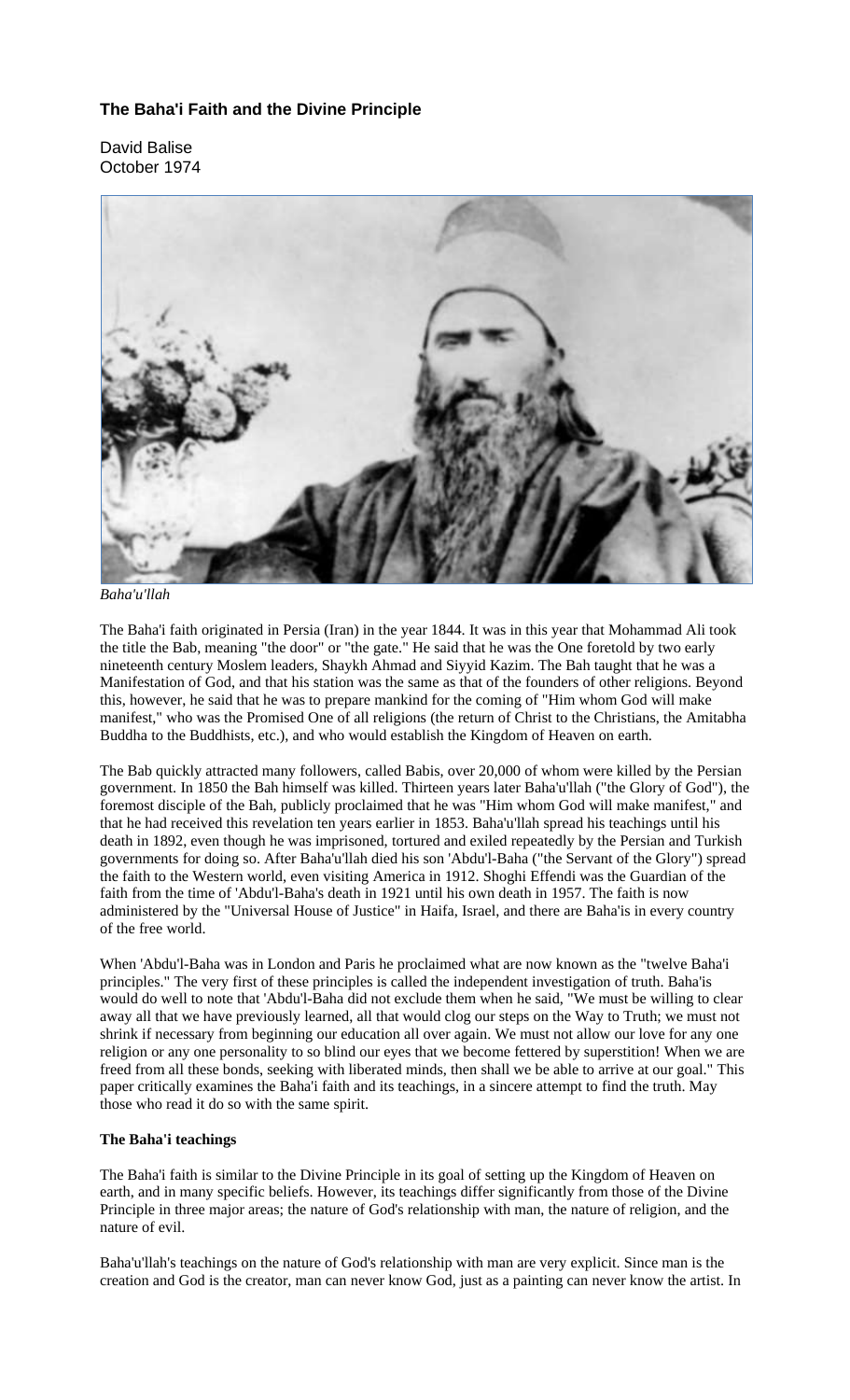the *Book of Certitude* he stated, "No tie of direct intercourse can possibly bind Him to His creatures. He standeth exalted beyond and above all separation and union, all proximity and remoteness." Here and in many other places, Baha'u'llah implies that it is impossible for God to create children who can know Him directly in the same way that children know their human parents directly. But how could it be impossible for God to do something that would give Him great joy?

Baha'u'llah says that God has bridged the gap between man and Himself by sending "manifestations of God," such as Abraham, Moses, Buddha, Christ, and Mohammad, to mankind. They know God much more directly than most people do, and bring people to Him by their teachings. But why can't everyone become a manifestation of God? There is no logical reason why God would want to let only a small, select group of men know Him directly. If God desires to make Himself known unto men why must He use an intermediary? These inconsistencies show that the Baha'i understanding of God's relationship with man is incomplete.

The Baha'i teachings on the nature of religion say that God created man with the capacity for infinite good, but that man did not know about goodness and about his spiritual nature. Therefore, each manifestation of God had the mission of spiritually educating mankind. Each one of them taught mankind a bit more about how to live a good life; and revealed a bit more of God's Truth. This· gradual spiritual education is called "progressive revelation."

However, why would a God of infinite goodness create the original parents from whom all humanity is descended without letting them know about their spiritual nature, and without giving them any way to learn about it until mankind as a whole evolved spiritually, thousands of years later? Individual plants and animals grow to maturity and perfection within their lifetimes. The fact that the original parents, and all mankind since them, have not grown to full spiritual maturity within their lifetimes, shows that something must have happened after the creation of the original parents, that caused them to lose the knowledge of their spiritual nature. Otherwise, God's love for individual human beings would be limited, and He would not be a God of infinite goodness.

In addition, the doctrine of progressive revelation states that God has sent all His manifestations to the East. 'Abdu'l-Baha says that "In the past, as in the present, the Spiritual Sun of Truth has always shone from the horizon of the East... all the great spiritual teachers arose in the Eastern world." Since Baha'is do not consider Confucius and Lao-Tze to be manifestations of God, many Baha'is say that all religions come from an area in the Middle East roughly 3,000 miles in diameter. But why has God sent so many manifestations to this small area, and to the descendants of Abraham in particular? The Baha'i teachings do not give any reasons for this.

A third problem with the doctrine of progressive revelation regards Mohammad. Mohammad came 600 years after Christ, and should therefore have brought a higher level of God's Truth. It is true that the teachings Mohammad brought were responsible for the birth of Arab civilization, and that contact with the Moslems during the Crusades helped end the "dark age" of the Christian world. However, Mohammad's teachings not only do not go beyond those of Christ, but they actually retrogress to those of Moses. In the Koran (which few Baha'is have read) Mohammad portrays God as an infinitely powerful Being who will destroy people who will not do His will. This view is diametrically opposed to the love of God for man which is shown so clearly by Christ in parables such as "the Prodigal Son." The love of God for man is not even hinted at in the Koran. This shows that Mohammad did not bring a higher level of truth than Christ did.

Concerning evil, Baha'u'llah taught that it is simply the absence of good, and not a negative force opposing good. He said that the things in the world that are called evil actually result from the ignorance of mankind, and that when religion teaches goodness to people they gradually become less "evil," like a light spreading in the darkness.

However, evil is more than the absence of good. There are many indications of this, even in the Baha'i teachings. One example is the Baha'i teaching on covenant breakers. Covenant breakers are Baha'is who turned against the true Baha'i leaders at one time or another, and tried to form their own sect. Baha'is are to avoid all contact with covenant breakers. Why? If evil were only the absence of good, there would be no reason to avoid evil people. Good people cannot be harmed by associating with people who are not good, as long as they are not actually evil. The real reason covenant breakers are to be avoided is that they represent a negative power which tries to destroy goodness, and they are often strong enough to triumph over the Baha'is. (If the Baha'i standard of goodness was stronger, this separation would not be necessary.)

Evil is shown to be a negative force in other places in the Baha'i teachings, also. In his *Tablet to the City of Constantinople* Baha'u'llah said, "We behold in thee the foolish ruling over the wise, and darkness vaunting itself against the light." Clearly the "darkness" must be more than an absence of light, since it was triumphing over the light. In *Gleanings from the Writings of Baha'u'llah*, "the Evil One" is mentioned in seven different places. Baha'is explain this away, but the context of these quotations clearly shows that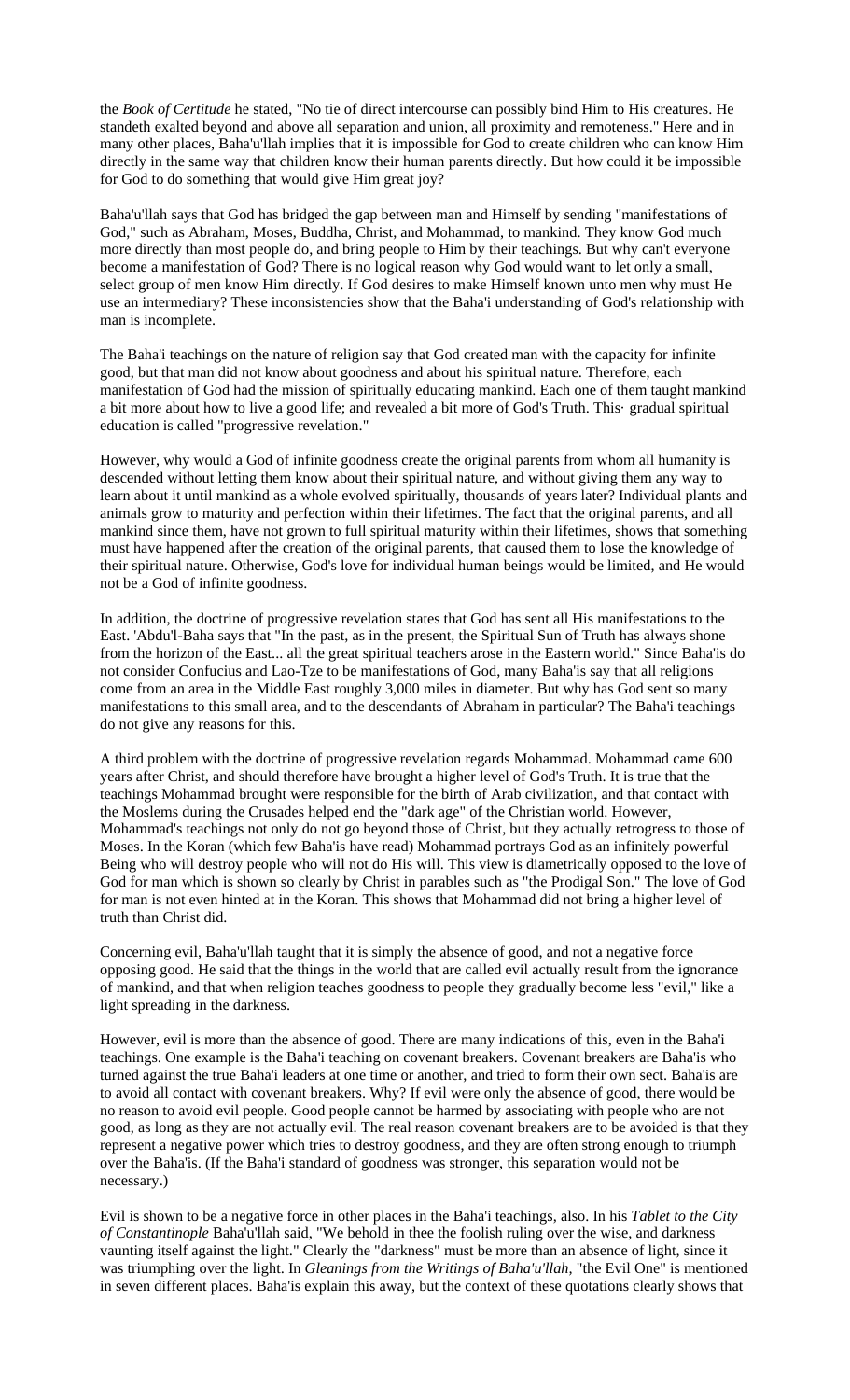an evil power exists. But the Baha'i teachings do not show how to overcome this evil power.

#### **The Baha'i teachings and the Divine Principle**

The Divine Principle untangles the inconsistencies and fills in the gaps in the Baha'i teachings. It offers the only logical explanation of why people are separated from God, even though they were created by a God of limitless goodness, power, and love for man. The first people on earth were to grow to perfection by fulfilling their own portion of responsibilities within their lifetimes. If they had reached perfection they would have been able to have direct give and take with God's heart, entering the direct dominion of His love. Their descendants would also have been able to do this, and the Kingdom of Heaven on earth would have been established right away. The Divine Principle explains the inner meaning of the fall of Adam and Eve, which happened when they were still immature, in the growth stage, and which resulted in the separation of mankind from God and in the creation of evil.

The major trouble with the Baha'i teachings is that they omit the fall entirely. They say that everything has been going according to God's plan, and that no fundamentally different relationship with God is possible than the relationship with Him that some people have now. The Baha'i teachings, without knowing it, deal exclusively with fallen man. The Baha'i teachings give no indication that God wants to relate to us much more directly than He has been able to relate to mankind in the past, when everyone has had a fallen nature.

The Divine Principle teaches that God is working to restore man's original unfallen nature. To do this God has worked with men to lay foundations of faith and foundations of substance upon which the Messiah can come to restore all people.

The foundation of substance to receive the Messiah has often involved relationships that God has set up between two individuals or two groups, one (usually the younger) relatively good and the other (usually the older) relatively evil. God gives His love to the individual or group that is in the position of relative goodness. If the individual or group that is in the position of relative evil is humble and unites with the relatively good side, they can grow together, both receiving God's love. The first such relationship was between Cain and Abel. However Cain, symbolizing relative evil, killed Abel instead of uniting with him.

Later, God created another "Cain-Abel relationship" between Abraham's sons Ishmael and Isaac, in the positions of relative evil and good, respectively. This relationship was never resolved. Therefore, God set up another Cain -- Abel relationship, between Esau and Jacob. When Esau humbly united with Jacob (Genesis 33:4), this relationship was resolved successfully. Because of this God could bless both of them, and give Jacob the new name "Israel"

This is one of the reasons why so many "manifestations" have been descended from Abraham. There were many other conditions that Abraham and his children fulfilled, which collectively established a foundation upon which God could send many prophets, and finally the Messiah, Jesus Christ, to their descendants. When Christ came he could have restored all mankind to God if the people had accepted him and spiritually grafted themselves to him. However, the people failed to accept him, and therefore Christ was able to restore mankind only on the spiritual level. If the people had accepted Christ they could have been restored both spiritually and physically, and the Kingdom of Heaven on earth would have begun. Christ would not have been crucified. Because Christ was rejected and crucified, God's restoration providence has been prolonged until now. Christ must come again at this time, in a similar manner to his first coming, and complete what was left unaccomplished during his first advent.

The relationship between Ishmael and Isaac still needs to be resolved. If the children of Israel (the Jews) had accepted Christ as the Messiah, they and the children of Esau, as the children of Isaac, would have united, centered on their faith in the Messiah, with the children of Ishmael (the Arabs). Then the combined children of Abraham would have united in the same way with the rest of the world, forming the Kingdom of Heaven on earth.

However, the Jews rejected Christ, and the physical restoration of mankind was prolonged. Therefore, God has given the Arabs a course of history similar to the one that the Jews have gone through, so that the Cain-Abel relationship between them can be resolved by the Lord of the Second Advent. There is a remarkable parallel between the history of the Jewish people from the time they went into Egypt until shortly after the coming of Christ, and the history of the Arab people during the past 2000 years.

Both first spent several hundred years on a low physical and spiritual level. Then each received the Law of God, through Moses and Mohammad respectively. The parallels between the Law of Moses and the Law of Mohammad are very clear. Both have the same understanding of God as a powerful Being to be feared. Both teach that those who commit a crime must receive a punishment equal to the crime, i.e. "an eye for an eye, a tooth for a tooth... " (Ex. 21:24) and "retaliation is decreed for you in bloodshed; a free man for a free man, a slave for a slave... " (Koran 2: 173). Both forbid eating blood or pig's meat (Deut. 12:16, Lev. 11:7; Koran 2: 168). Both require animal sacrifices (Ex. 29, etc.; Koran 22:34-38, etc.). Both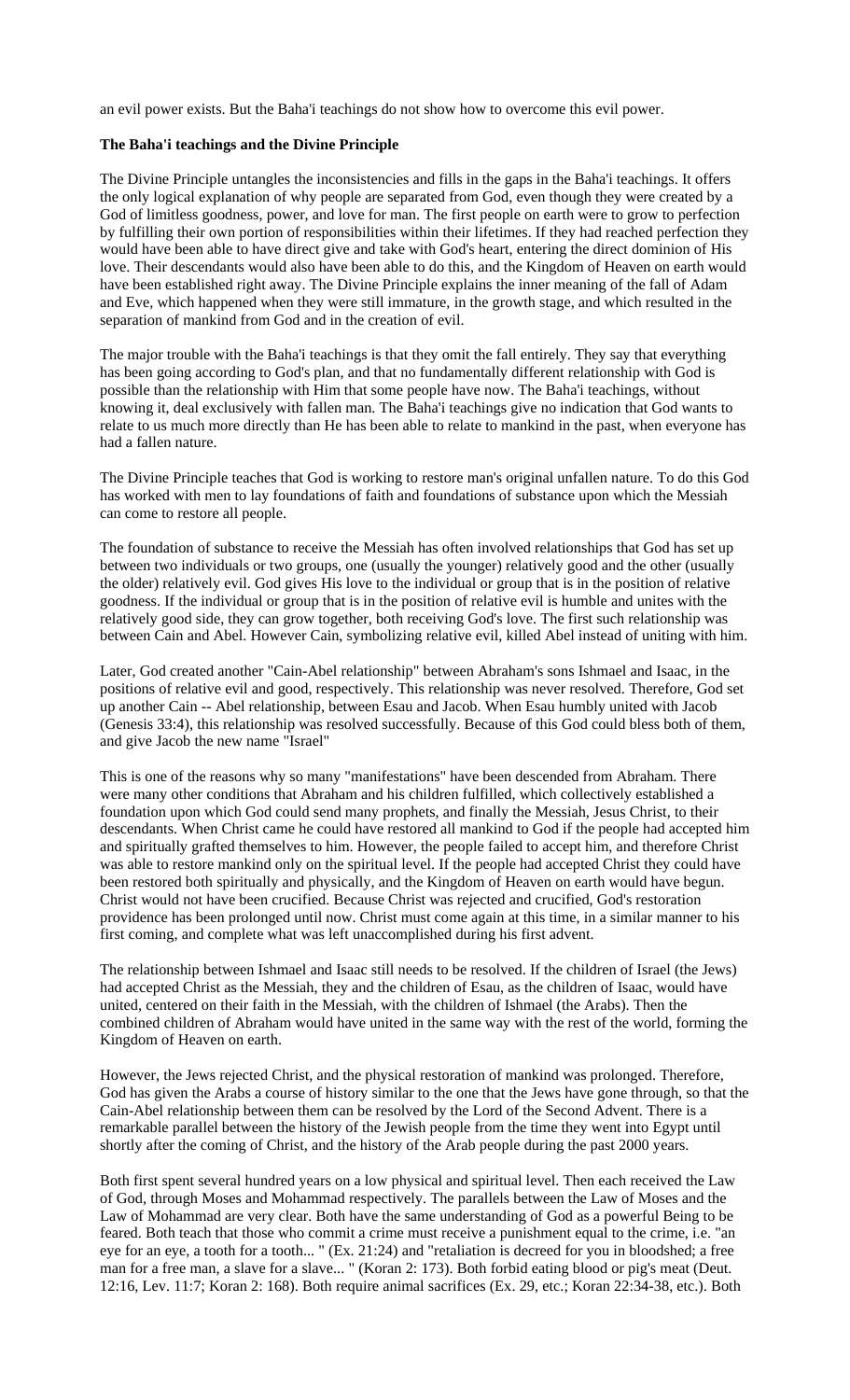have a holy place of central importance: the Jewish Temple that was at Jerusalem, and the Moslem Ka'bih at Mecca. Members of both faiths practice circumcision.

Both tribes then set up a nation under God's guidance, using military force to conquer the surrounding people. Each nation had a succession of spiritual leaders. There were 16 Jewish Judges and 12 Moslem Imams. Each nation prospered and went through a golden age, and then began to decline. Each nation was prepared to receive a Messiah. The Messiah figure came to both nations, as Christ and the Bab, respectively. The Bab did not have the same providential significance as Christ did, but the parallels between their two lives are amazing. Bill Sears lists 27 parallels between the two in his book, *Thief in the Night.* These parallels culminated with the rejection and death of the Messiah figure, in both cases.

The teachings of each Messiah figure were then established extensively over the earth, by Paul and Baha'u'llah, respectively. The parallels between these two men are also remarkable. Neither of them was one of the original disciples chosen by the Messiah figure (Christ's 12 apostles or the Bab's 18 Letters of the Living). Both received their calling in a vision a few years after the death of the Messiah figure. Both of them wrote many epistles, expanding and elaborating the teachings of the founder of the faith, and calling the believers to higher moral standards. Both defended themselves in their writings as the legitimate leader of the faith (many of Baha'u'llah's writings are similar in tone to Paul's II Cor. 11). Both of them were repeatedly exiled and imprisoned, and each died in a land far to the west of the original country of the faith. In each case their teachings became the central doctrine of the faith.

#### **Baha'u'llah and the Lord of the Second Advent**

The Divine Principle thus teaches that Baha'u'llah was not the one foretold by the Bab: Him whom God will make manifest, the Lord of the Second Advent. Baha'u'llah failed his mission by claiming to be Him whom God will make manifest, although this does not mean that Baha'u'llah went against God's will deliberately, for his own personal gain. God called Baha'u'llah in 1853 to lead the followers of the Bab, and He gave Baha'u'llah great spiritual knowledge and insight. Baha'u'llah interpreted the fact that God had given him this revelation and these blessings to mean that he was the promised Messiah, and not just the leader of the Bab's followers. This interpretation, though sincere, was incorrect and against God's will. There is abundant evidence that this is true.

The Bab shows us that Baha'u'llah was not Him whom God will make manifest. The Bab wrote in the Persian Bayan: "The Germ that holds within itself the potentialities of the Revelation that is to come is endowed with a potency superior to the combined forces of all those who follow me." Baha'is interpret "those who follow me" to exclude Baha'u'llah, but at the time this was written Baha'u'llah was definitely one of the Bab' s disciples. The Bab alluded many times to the fact that Baha'u'llah was to be the leader of his followers after he himself had died, but he never indicated that Baha'u'llah was to be Him whom God will make manifest.

Furthermore, the year the Bab began his ministry, 1844, is the year indicated in all the prophecies from past religious books that Baha'is feel refer to the Baha'i faith. The year Baha'u'llah began his ministry, 1863, is not mentioned in the vast majority of these prophecies. Clearly, then, the Bab's position was more important than Baha'u'llah's position.

Saint Paul gives us strong evidence that Baha'u'llah was not the Lord of the Second Advent, the One whom the Bab called "Him whom God will make manifest." Paul writes: "Concerning the coming of our Lord Jesus Christ... let no one deceive you in any way; for that day will not come, unless the rebellion comes first, and the man of lawlessness is revealed, the son of perdition, who opposes and exalts himself against every so-called god or object of worship, so that he takes his seat in the temple of God, proclaiming himself to be God" (II Thess. 2: 1-4). No man or creed that fits this description came before Baha'u'llah, so Baha'u'llah cannot be the second coming of Christ.

Christ gives us an even clearer proof. He told the apostles: "Take heed that no one leads you astray... you will hear of wars and rumors of wars; see that you are not alarmed; for this must take place, but the end is not yet. For nation will rise against nation, and kingdom against kingdom, and there will be famines and earthquakes in various places: all this is but the beginning of the birth-pangs... and many false prophets will arise and lead many astray... Then there will be great tribulation, such as has not been from the beginning of the world until now, no, and never will be... Immediately after the tribulation of those days the sun will be darkened, and the moon will not give its light, and the stars will fall from heaven... and they will see the Son of man coming on the clouds of heaven with power and great glory"(Matt. 24:4-30). It is clear that the great tribulation, which is worse than anything that has happened before it or will happen after it, had not occurred before Baha'u'llah came, 100 years ago. Indeed, Baha'u'llah referred to the great tribulation as something yet to come: "0 ye peoples of the world! Know, verily, that an unforeseen calamity is following you, and that grievous retribution awaiteth you... The winds of despair are, alas, blowing from every direction, and the strife that divideth and afflicteth the human race is daily increasing. The signs of impending convulsions and chaos can now be discerned" *(Gleanings from the Writings Of Baha'u'llah,* pp. 209, 216). Since the great tribulation was still in the future, the second